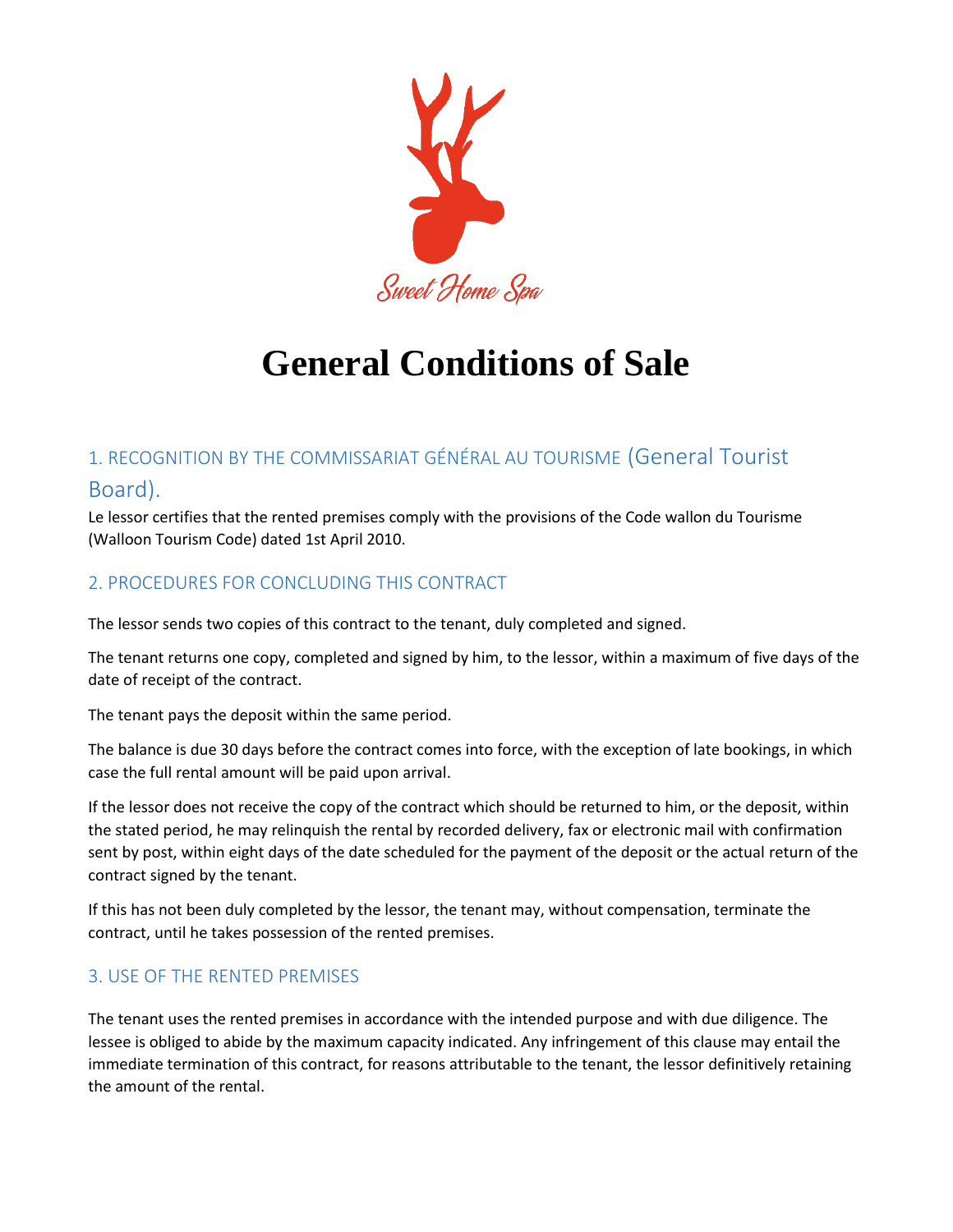#### 4. ANIMALS

When admitted, details of domestic animals accompanying the tenant must be given on the reverse of this contract.

#### 5. GUARANTEE

The guarantee is intended to cover all the debts which may remain payable by the tenant to the lessor when the premises are returned.

In the event of a dispute the lessor may retain the guarantee, for which he will take responsibility, until liability has been clearly established.

Should it be proven that the tenant is not liable for the sums claimed and that all or part of the guarantee should be returned, the lessor will owe interest, at the legal rate, on the amount finally to be returned.

#### 6. INVENTORY

An inventory of the equipment in the rented premises is drawn up at the start and the end of the stay. This inventory must be signed by both parties as proof of the condition of the rented premises and the equipment therein.

The tenant must return the premises in the condition in which he received them. He is answerable for any loss or damage. Any difference compared with the inventory, or any anomaly must be reported to the lessor or his representative at the latest at 10.00 am on the day after the day of arrival.

#### 7. CANCELLATION – EARLY DEPARTURE

Notification of any cancellation must be sent by recorded delivery, fax or electronic mail with confirmation sent by post. The tenant may put forward a proposal to the lessor to transfer his lease, bearing full liability for this transfer, to a person designated by him and who agrees to enter into the contract under the same conditions. In this case, the deposit is deemed to have been paid by the transferee. The tenant may also offer to act as a substitute for a person for the use of the accommodation, while remaining the holder of the contract, including during the term thereof. This implies that he remains personally bound by all his initial obligations. The express consent of the lessor is required, and concerns only the person or persons designated.

In other cases, the lessor retains the deposit of 30 % as compensation. This compensation is increased to:

•50 % of the price of the stay if the cancellation is made 29 to 15 days before the start of the stay;

•75 % of the price of the stay if the cancellation is made 14 to 8 days before the start of the stay;

 •100 % of the price of the stay if the cancellation is made less than 8 days before the start of the stay or if the tenant fails to appear.

If the lessor cancels a reservation, the tenant may be offered accommodation of the same standard or a higher standard for the price of the reservation.

If no such proposal is made, or if the tenant refuses, the lessor must refund the down payment and the balance of the amount of the stay if this has already been paid, as well as providing compensation equivalent to :

•30 % of the price of the stay.

•50 % of the price of the stay if the cancellation is made 29 days to 15 days before the start of the stay;